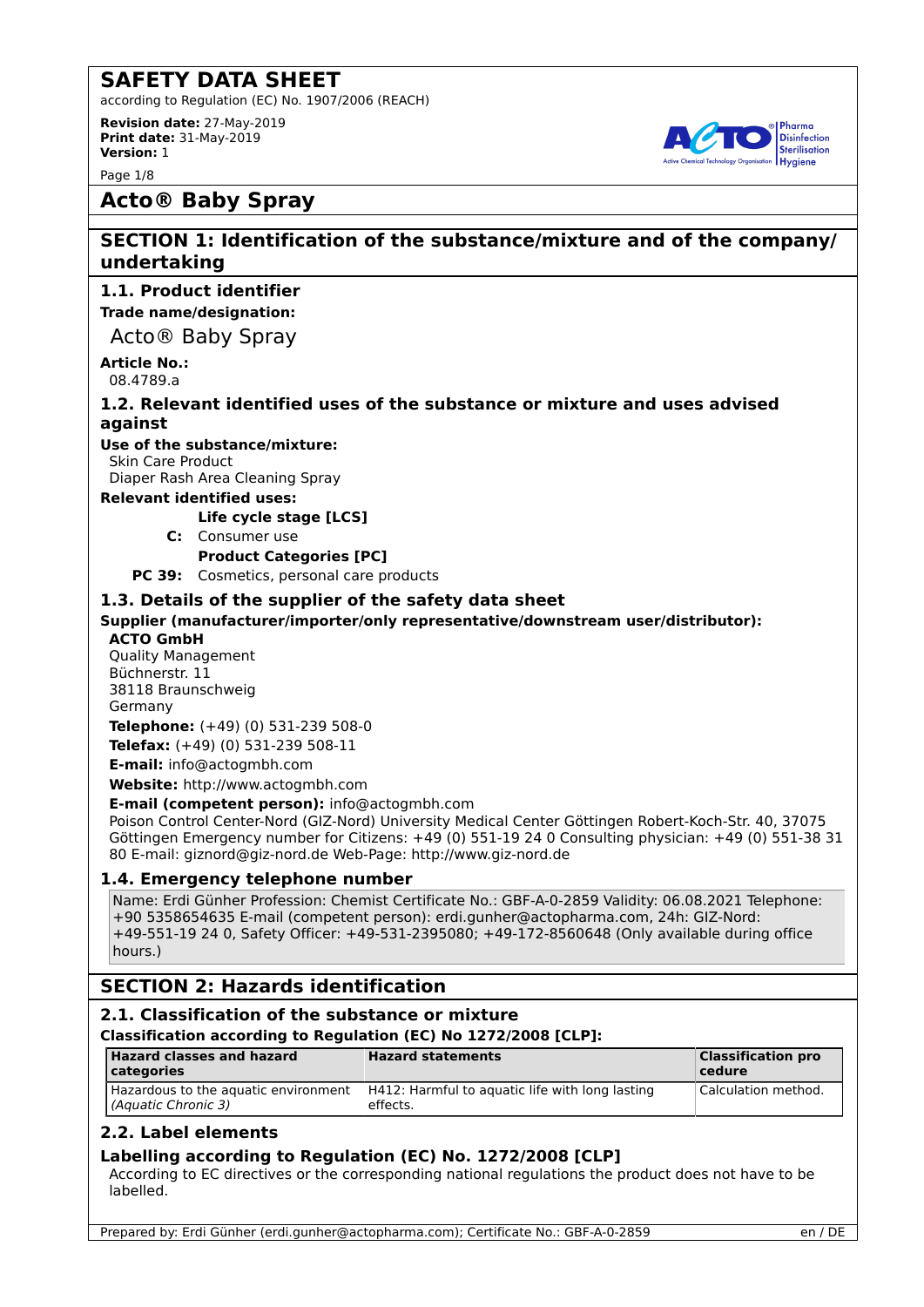according to Regulation (EC) No. 1907/2006 (REACH)

**Revision date:** 27-May-2019 **Print date:** 31-May-2019 **Version:** 1

Page 2/8

# **Acto® Baby Spray**

### **Hazard statements for environmental hazards**

H412 **Harmful to aquatic life with long lasting effects.** 

### **Supplemental Hazard information (EU)**

EUH208 Contains Polyhexamethylene biguanide. May produce an allergic reaction.

### **Precautionary statements**

P102 Keep out of reach of children.

### **Precautionary statements Prevention**

| P273 | Avoid release to the environment. |
|------|-----------------------------------|
|      |                                   |

### **Precautionary statements Disposal**

P501 Dispose of contents/container to in accordance with national regulations..

### **Special rules for supplemental label elements for certain mixtures:**

1.0 % percent of the mixture consists of ingredient(s) of unknown acute toxicity (inhalative).

### **2.3. Other hazards**

No data available

# **SECTION 3: Composition / information on ingredients**

### **3.2. Mixtures**

### **Hazardous ingredients / Hazardous impurities / Stabilisers:**

| product identifiers | Substance name<br>Classification according to Regulation (EC) No 1272/2008<br><b>ICLP1</b>                                                                                                                                                         | Concen-<br>tration      |
|---------------------|----------------------------------------------------------------------------------------------------------------------------------------------------------------------------------------------------------------------------------------------------|-------------------------|
| CAS No.: 27083-27-8 | Polyhexamethylene biquanide<br>Acute Tox. 2, Acute Tox. 4, Aquatic Acute 1, Aquatic Chronic 1,<br>Carc. 2, Eye Dam. 1, STOT RE 1, Skin Sens. 1B<br>S A A Danger H302-H317-H318-H330-H351-H372-H410 M-<br>factor (acute): 10 M-factor (chronic): 10 | $0 - \le 0.1$<br>Wt $%$ |

Full text of H- and EUH-phrases: see section 16.

# **SECTION 4: First aid measures**

### **4.1. Description of first aid measures**

### **General information:**

In case of accident or unwellness, seek medical advice immediately (show directions for use or safety data sheet if possible). Remove victim out of the danger area. Remove contaminated, saturated clothing. If unconscious place in recovery position and seek medical advice. Do not leave affected person unattended.

### **Following inhalation:**

### Provide fresh air.

### **After eye contact:**

Rinse cautiously with water for several minutes. Remove contact lenses, if present and easy to do. Continue rinsing. If eye irritation persists: Get medical advice/attention.

### **After ingestion:**

Rinse mouth. Let water be drunken in little sips (dilution effect). Get medical advice/attention if you feel unwell.

### **4.2. Most important symptoms and effects, both acute and delayed** No data available

### **4.3. Indication of any immediate medical attention and special treatment needed** Treat symptomatically.

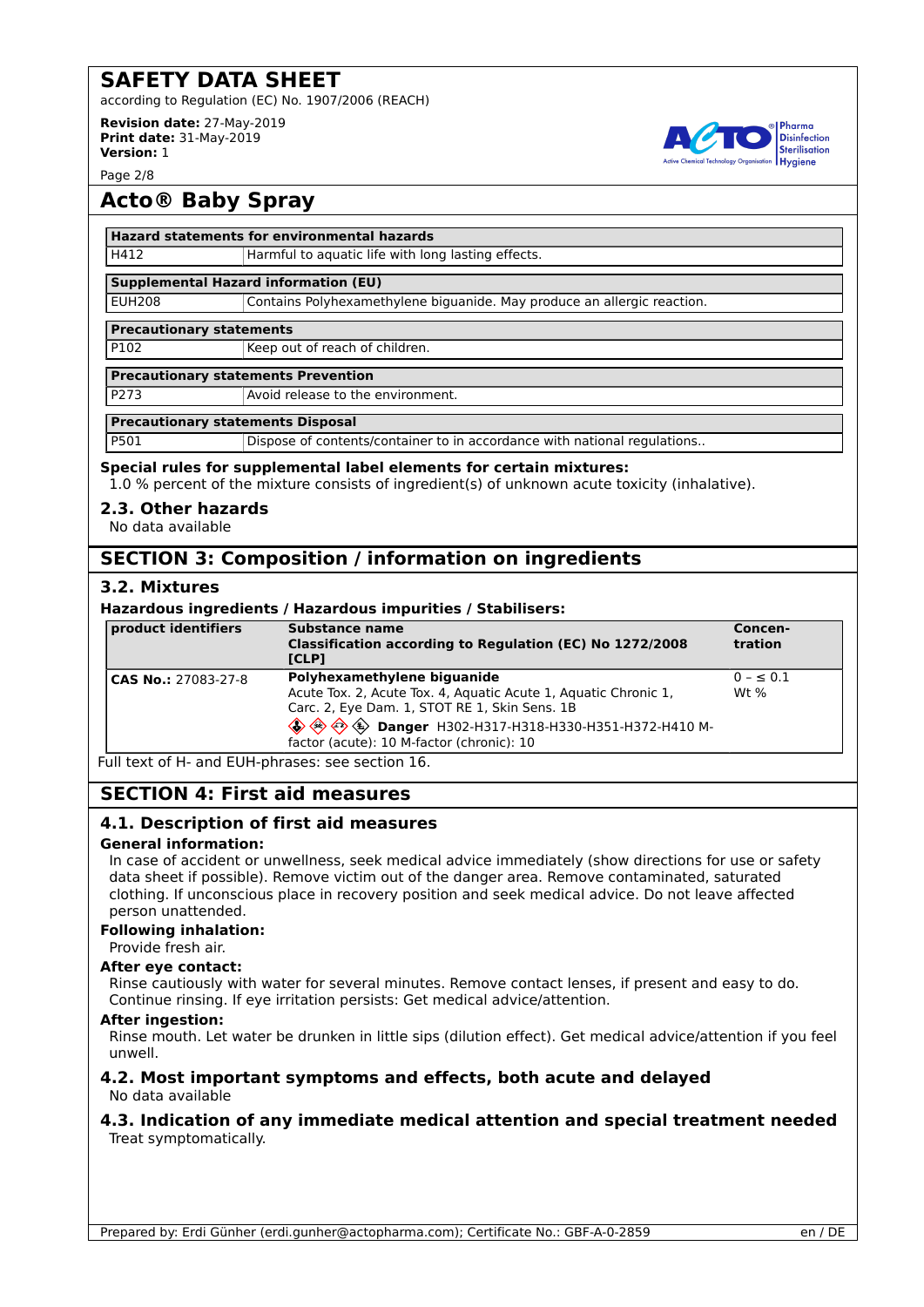according to Regulation (EC) No. 1907/2006 (REACH)

**Revision date:** 27-May-2019 **Print date:** 31-May-2019 **Version:** 1

Page 3/8

# **Acto® Baby Spray**

# **SECTION 5: Firefighting measures**

### **5.1. Extinguishing media**

### **Suitable extinguishing media:**

Co-ordinate fire-fighting measures to the fire surroundings.

#### **5.2. Special hazards arising from the substance or mixture** The product itself does not burn.

### **Hazardous combustion products:**

In case of fire: Gases/vapours, toxic

### **5.3. Advice for firefighters**

Wear a self-contained breathing apparatus and chemical protective clothing.

### **5.4. Additional information**

Collect contaminated fire extinguishing water separately. Do not allow entering drains or surface water.

### **SECTION 6: Accidental release measures**

### **6.1. Personal precautions, protective equipment and emergency procedures**

### **6.1.1. For non-emergency personnel**

**Personal precautions:**

Remove persons to safety.

### **Protective equipment:**

Wear protective gloves/protective clothing/eye protection/face protection.

### **6.1.2. For emergency responders**

### **Personal protection equipment:**

Personal protection equipment: see section 8

### **6.2. Environmental precautions**

Do not allow to enter into surface water or drains.

### **6.3. Methods and material for containment and cleaning up**

### **For containment:**

Absorb with liquid-binding material (e.g. sand, diatomaceous earth, acid- or universal binding agents).

**For cleaning up:**

Water (with cleaning agent)

### **6.4. Reference to other sections**

Safe handling: see section 7 Personal protection equipment: see section 8 Disposal: see section 13

### **6.5. Additional information**

Use appropriate container to avoid environmental contamination.

# **SECTION 7: Handling and storage**

### **7.1. Precautions for safe handling**

### **Protective measures**

**Advices on safe handling:**

Wear personal protection equipment (refer to section 8).

### **Fire prevent measures:**

No special measures are necessary.

### **Advices on general occupational hygiene**

When using do not eat, drink or smoke. Avoid contact with eyes and skin.

### **7.2. Conditions for safe storage, including any incompatibilities**

### **Technical measures and storage conditions:**

Keep container tightly closed in a cool, well-ventilated place.

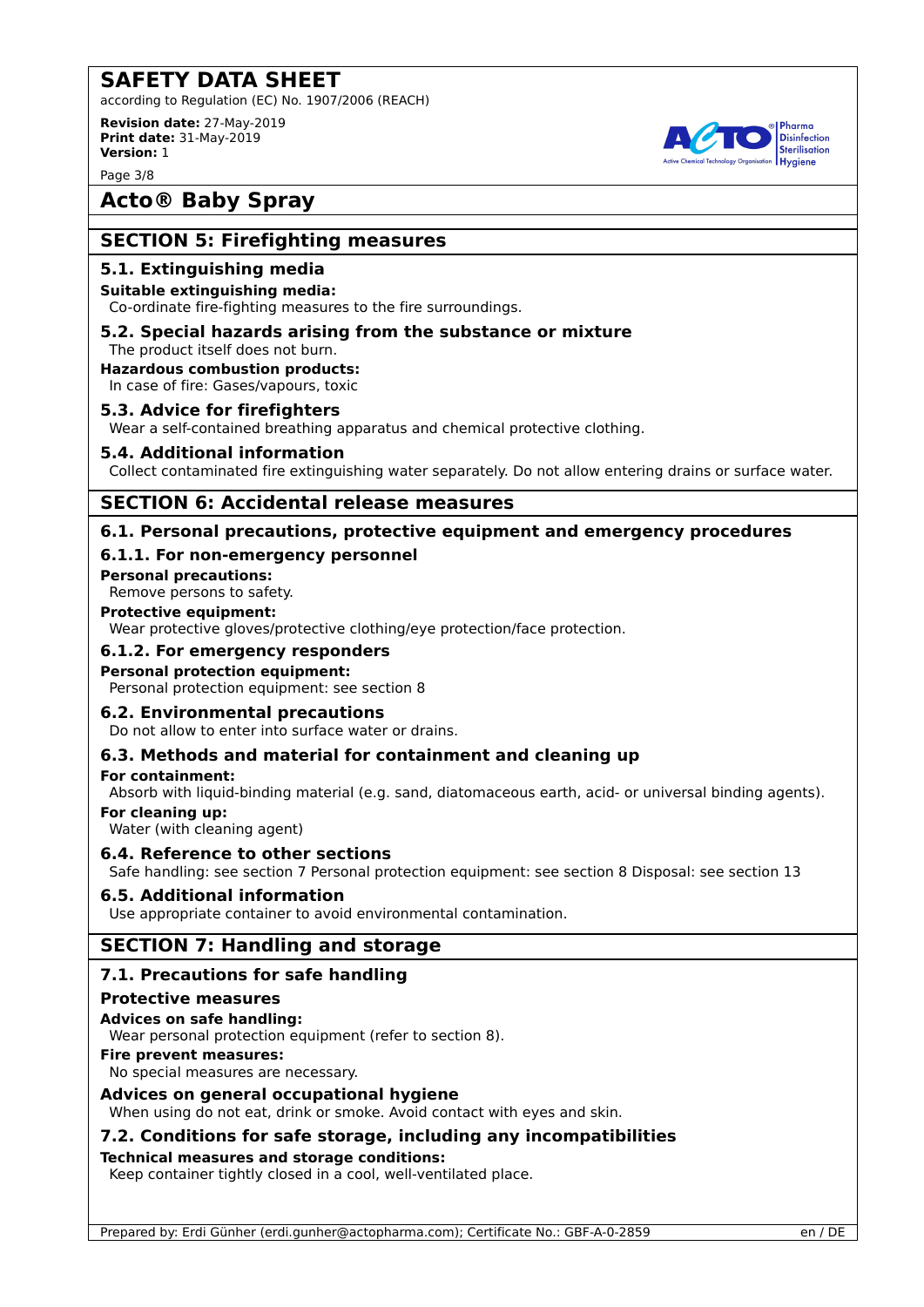according to Regulation (EC) No. 1907/2006 (REACH)

**Revision date:** 27-May-2019 **Print date:** 31-May-2019 **Version:** 1

Page 4/8

# **Acto® Baby Spray**

### **7.3. Specific end use(s)**

No data available

# **SECTION 8: Exposure controls/personal protection**

### **8.1. Control parameters**

### **8.1.1. Occupational exposure limit values**

| <b>Limit value</b><br>type (country<br>of origin) | <b>Substance name</b>               | 1) long-term occupational exposure limit value<br>2 short-term occupational exposure limit value<br>3 Instantaneous value<br>4 Monitoring and observation processes<br>5 Remark |
|---------------------------------------------------|-------------------------------------|---------------------------------------------------------------------------------------------------------------------------------------------------------------------------------|
| <b>TRGS 900 (DE)</b>                              | Poloxamer 188<br>CAS No.: 9003-11-6 | $\textcircled{1}$ ,000 mg/m <sup>3</sup><br>$(2)$ 8,000 mg/m <sup>3</sup>                                                                                                       |
| DFG (DE)                                          | Poloxamer 188<br>CAS No.: 9003-11-6 | $\textcircled{1}$ 200 mg/m <sup>3</sup><br>$(2)$ 400 mg/m <sup>3</sup><br>5 (einatembare Fraktion)                                                                              |

### **8.1.2. Biological limit values**

No data available

### **8.1.3. DNEL-/PNEC-values**

No data available

### **8.2. Exposure controls**

### **8.2.1. Appropriate engineering controls**

No data available

### **8.2.2. Personal protection equipment**

### **Skin protection:**

Tested protective gloves must be worn EN ISO 374 Suitable material: Breakthrough time (maximum wearing time) min In the case of wanting to use the gloves again, clean them before taking off and air them well. Breakthrough times and swelling properties of the material must be taken into consideration.

### **8.2.3. Environmental exposure controls**

No data available

# **SECTION 9: Physical and chemical properties**

### **9.1. Information on basic physical and chemical properties**

### **Appearance**

**Physical state:** Liquid **Colour:** transparent **Odour:** characteristic

### **Safety relevant basis data**

| parameter                                       |                       | at °C | <b>Method</b> | <b>Remark</b> |
|-------------------------------------------------|-----------------------|-------|---------------|---------------|
| рH                                              | $\ge$ 5.5 - $\le$ 6.5 | 20 °C |               |               |
| Melting point                                   | not determined        |       |               |               |
| Freezing point                                  | not determined        |       |               |               |
| Initial boiling point and boiling               | not applicable        |       |               |               |
| range                                           |                       |       |               |               |
| Decomposition temperature                       | not determined        |       |               |               |
| Flash point                                     | not applicable        |       |               |               |
| Evaporation rate                                | not determined        |       |               |               |
| Auto-ignition temperature                       | not determined        |       |               |               |
| Upper/lower flammability or<br>explosive limits | not determined        |       |               |               |
| Vapour pressure                                 | not determined        |       |               |               |

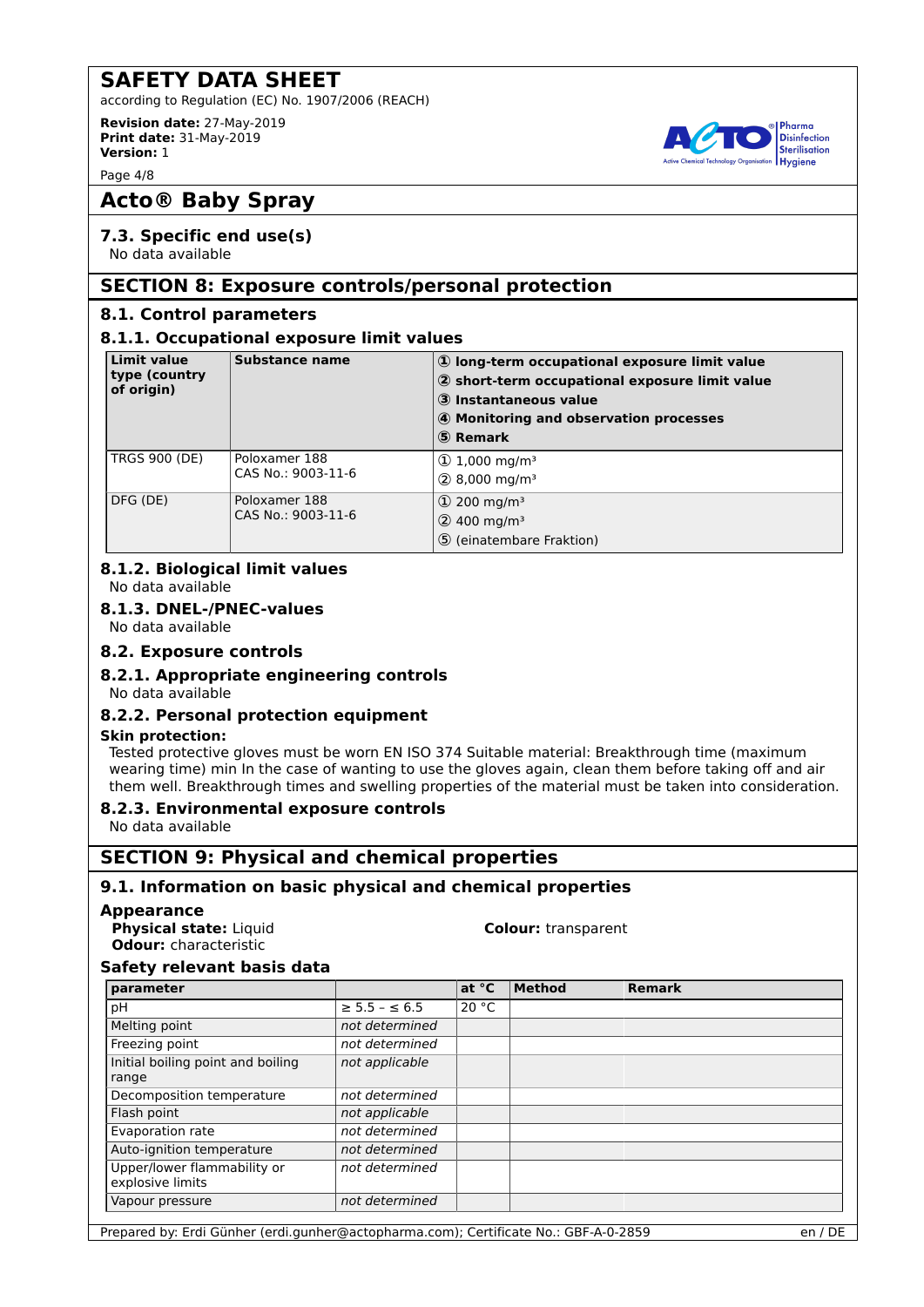according to Regulation (EC) No. 1907/2006 (REACH)

**Revision date:** 27-May-2019 **Print date:** 31-May-2019 **Version:** 1

Page 5/8

# **Acto® Baby Spray**

| parameter                                  |                    | at °C           | <b>Method</b> | <b>Remark</b> |
|--------------------------------------------|--------------------|-----------------|---------------|---------------|
| Vapour density                             | not determined     |                 |               |               |
| Density                                    | $0.95 - 1.05$ g/ml | 20 °C           |               |               |
| <b>Bulk density</b>                        | not determined     |                 |               |               |
| Water solubility                           | not determined     |                 |               |               |
| Partition coefficient: n-octanol/<br>water | not determined     |                 |               |               |
| Dynamic viscosity                          | not determined     |                 |               |               |
| Kinematic viscosity                        | not determined     | 40 $^{\circ}$ C |               |               |

### **9.2. Other information**

No data available

# **SECTION 10: Stability and reactivity**

### **10.1. Reactivity**

The product itself does not burn.

### **10.2. Chemical stability**

No data available

# **10.3. Possibility of hazardous reactions**

No data available

### **10.4. Conditions to avoid**

No data available

### **10.5. Incompatible materials**

No data available

### **10.6. Hazardous decomposition products**

In case of fire: Gases/vapours, toxic

# **SECTION 11: Toxicological information**

|                               | 11.1. Information on toxicological effects                                           |                                  |         |
|-------------------------------|--------------------------------------------------------------------------------------|----------------------------------|---------|
| <b>CAS No.</b>                | <b>Substance name</b>                                                                | <b>Toxicological information</b> |         |
| 27083-27-8                    | Polyhexamethylene biguanide                                                          | $LD_{50}$ oral:                  |         |
|                               |                                                                                      | $\geq$ 300 - ≤2,000 mg/kg (Rat)  |         |
| <b>Acute oral toxicity:</b>   |                                                                                      |                                  |         |
|                               | Based on available data, the classification criteria are not met.                    |                                  |         |
| <b>Acute dermal toxicity:</b> |                                                                                      |                                  |         |
|                               | Based on available data, the classification criteria are not met.                    |                                  |         |
|                               | <b>Acute inhalation toxicity:</b>                                                    |                                  |         |
|                               | Based on available data, the classification criteria are not met.                    |                                  |         |
|                               | <b>Skin corrosion/irritation:</b>                                                    |                                  |         |
|                               | Based on available data, the classification criteria are not met.                    |                                  |         |
|                               | Serious eye damage/irritation:                                                       |                                  |         |
|                               | Based on available data, the classification criteria are not met.                    |                                  |         |
|                               | <b>Respiratory or skin sensitisation:</b>                                            |                                  |         |
|                               | Contains Polyhexamethylene biguanide. May produce an allergic reaction.              |                                  |         |
|                               | <b>Germ cell mutagenicity:</b>                                                       |                                  |         |
|                               | Based on available data, the classification criteria are not met.                    |                                  |         |
| <b>Carcinogenicity:</b>       |                                                                                      |                                  |         |
|                               | Based on available data, the classification criteria are not met.                    |                                  |         |
| <b>Reproductive toxicity:</b> |                                                                                      |                                  |         |
|                               | Based on available data, the classification criteria are not met.                    |                                  |         |
| <b>STOT-single exposure:</b>  |                                                                                      |                                  |         |
|                               | Based on available data, the classification criteria are not met.                    |                                  |         |
|                               | Prepared by: Erdi Günher (erdi.gunher@actopharma.com); Certificate No.: GBF-A-0-2859 |                                  | en / DE |

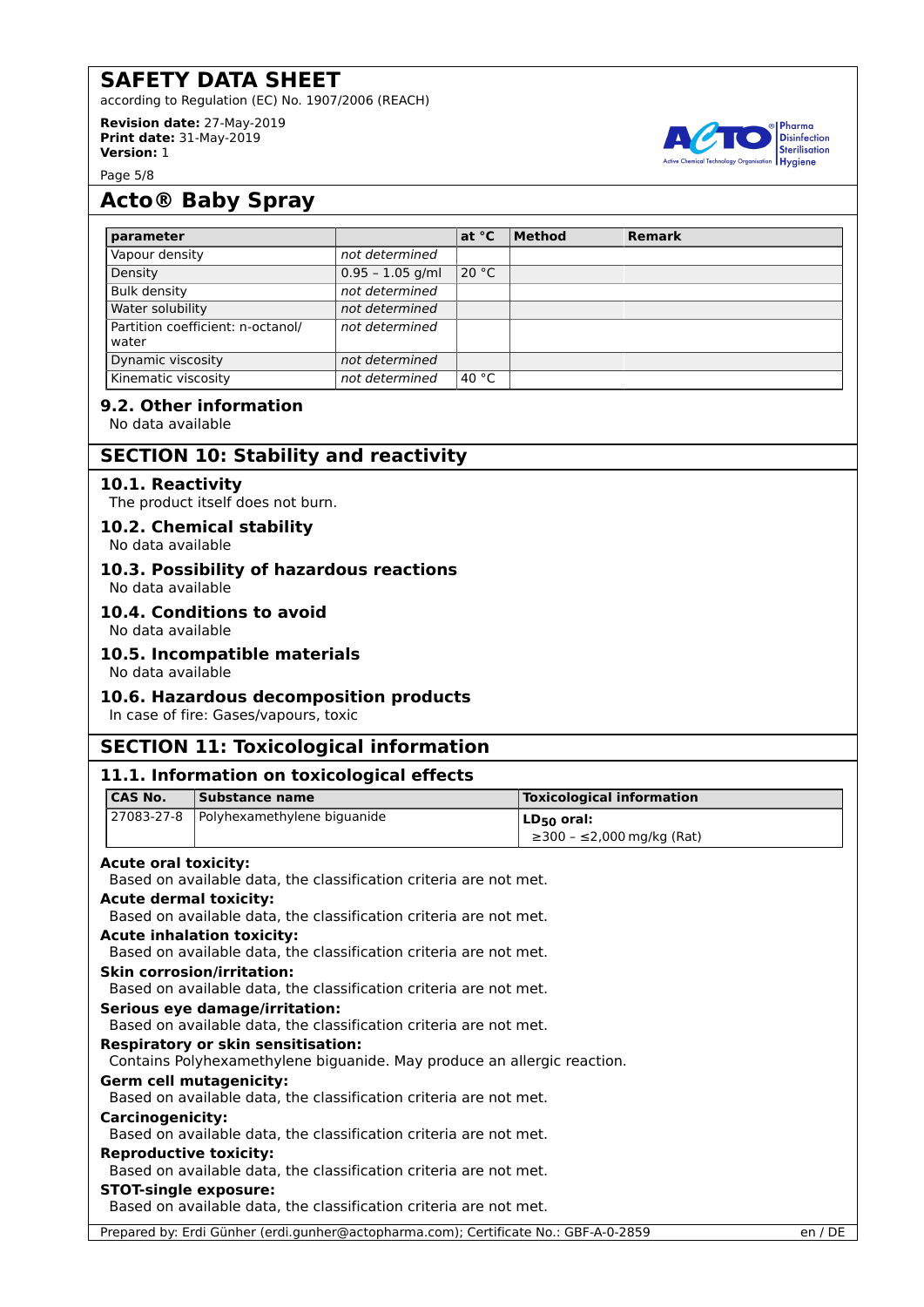according to Regulation (EC) No. 1907/2006 (REACH)

**Revision date:** 27-May-2019 **Print date:** 31-May-2019 **Version:** 1

Page 6/8

# **Acto® Baby Spray**

### **STOT-repeated exposure:**

Based on available data, the classification criteria are not met.

### **Aspiration hazard:**

Based on available data, the classification criteria are not met.

### **Additional information:**

No data available

# **SECTION 12: Ecological information**

### **12.1. Toxicity**

| <b>CAS No.</b> | Substance name              | <b>Toxicological information</b>                                                                                                                                                                                                                                                                         |
|----------------|-----------------------------|----------------------------------------------------------------------------------------------------------------------------------------------------------------------------------------------------------------------------------------------------------------------------------------------------------|
| 27083-27-8     | Polyhexamethylene biguanide | LC <sub>50</sub> : 0.026 mg/l 4 d (Oncorhynchus mykiss (Ra<br>(inbow trout)<br>EC <sub>50</sub> : 0.09 mg/l 2 d (Daphnia magna (Big water<br>flea))<br>EC <sub>50</sub> : 0.015 mg/l 3 d (Pseudokirchneriella subca<br>pitata)<br><b>NOEC:</b> 0.0098 mg/l 4 d (Oncorhynchus mykiss)<br>(Rainbow trout)) |

### **Aquatic toxicity:**

Harmful to aquatic life with long lasting effects.

### **12.2. Persistence and degradability**

No data available

#### **12.3. Bioaccumulative potential** No data available

# **12.4. Mobility in soil**

No data available

### **12.5. Results of PBT and vPvB assessment**

| <b>CAS No.</b> | <b>Substance name</b>                          | Results of PBT and vPvB assessment |
|----------------|------------------------------------------------|------------------------------------|
|                | $\vert$ 27083-27-8 Polyhexamethylene biguanide | _                                  |

### **12.6. Other adverse effects**

No data available

# **SECTION 13: Disposal considerations**

### **13.1. Waste treatment methods**

# **13.1.1. Product/Packaging disposal**

Waste codes/waste designations according to EWC/AVV

**Waste code product:**

07 06 99 Wastes not otherwise specified

### **Waste code packaging:**

07 06 99 Wastes not otherwise specified

# **Waste treatment options**

### **Appropriate disposal / Product:**

Consult the appropriate local waste disposal expert about waste disposal.

# **SECTION 14: Transport information**

No dangerous good in sense of these transport regulations.



Pharma **Disinfection** Sterilisation **Hygiene**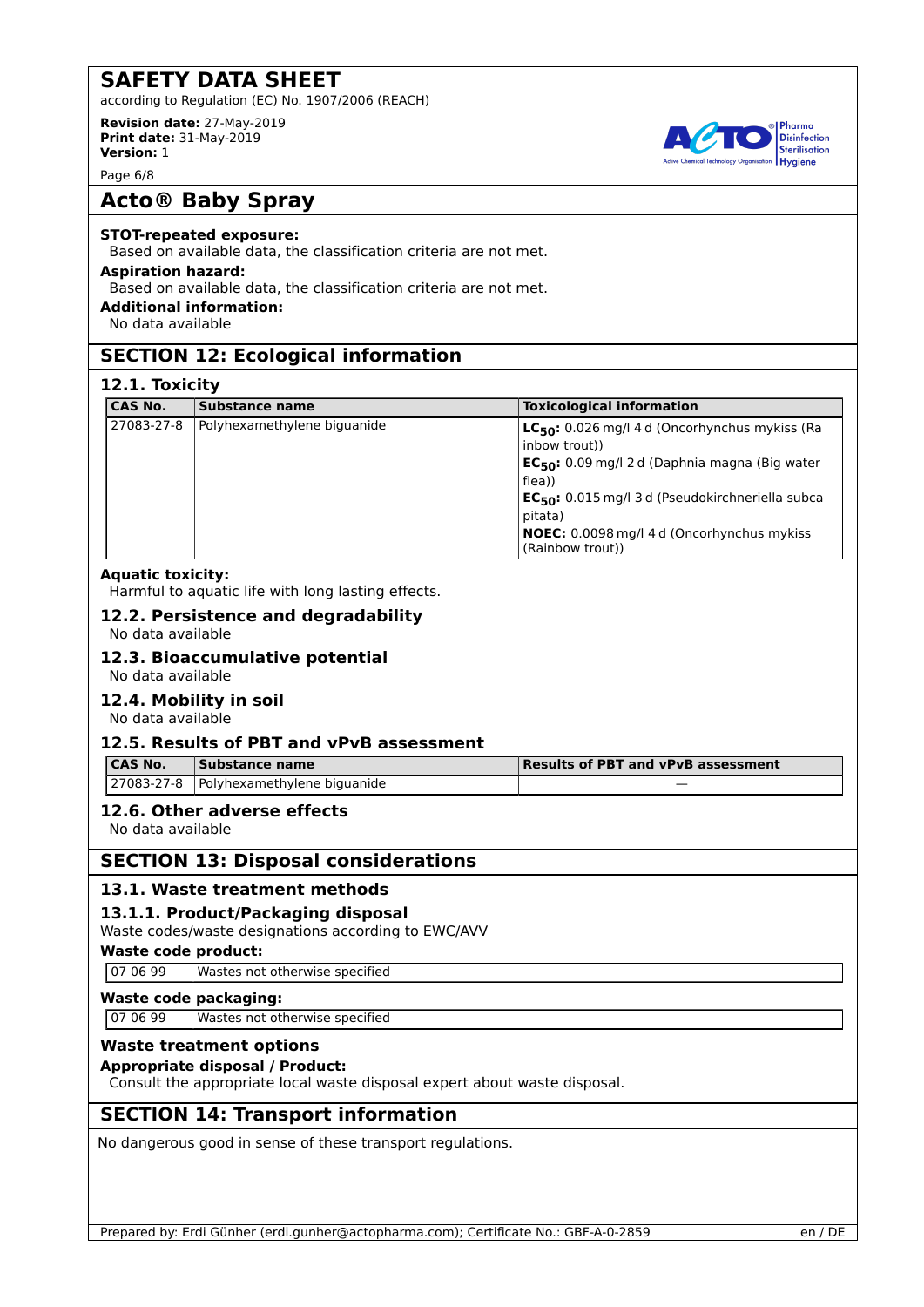according to Regulation (EC) No. 1907/2006 (REACH)

**Revision date:** 27-May-2019 **Print date:** 31-May-2019 **Version:** 1

Page 7/8



# **Acto® Baby Spray**

| Land transport (ADR/   | <b>Inland waterway</b> | <b>Sea transport (IMDG)</b> | <b>Air transport (ICAO-</b> |
|------------------------|------------------------|-----------------------------|-----------------------------|
| RID)                   | craft (ADN)            |                             | TI / IATA-DGR)              |
| 14.1. UN-No.           |                        |                             |                             |
| No dangerous good      | No dangerous good      | No dangerous good           | No dangerous good           |
| in sense of these      | in sense of these      | in sense of these           | in sense of these           |
| transport regulations. | transport regulations. | transport regulations.      | transport regulations.      |

# **14.2. UN proper shipping name**

|                                                               | _____                                                         |                                                               |                                                               |
|---------------------------------------------------------------|---------------------------------------------------------------|---------------------------------------------------------------|---------------------------------------------------------------|
| No dangerous good in sense of<br>these transport regulations. | No dangerous good in sense of<br>these transport regulations. | No dangerous good in sense of<br>these transport regulations. | No dangerous good in sense of<br>these transport regulations. |
|                                                               |                                                               |                                                               |                                                               |

# **14.3. Transport hazard class(es)**

not relevant

### **14.4. Packing group**

not relevant

### **14.5. Environmental hazards**

not relevant

### **14.6. Special precautions for user**

not relevant

### **14.7. Transport in bulk according to Annex II of MARPOL 73/78 and the IBC Code** not relevant

# **SECTION 15: Regulatory information**

### **15.1. Safety, health and environmental regulations/legislation specific for the substance or mixture**

### **15.1.1. EU legislation**

**Authorisations:** Cosmetic Product

# **Other regulations (EU):**

Directive 98/24/EC of 7 April 1998 on the protection of the health and safety of workers from the risks related to chemical agents at work Classification according to Regulation (EC) No 1272/2008 [CLP], according to Regulation (EC) No. 1907/2006 (amended by Regulation (EU) No 453/2010). Classification according to Directive 67/548/EEC or 1999/45/EC Observe restrictions to employment for juvenils according to the 'juvenile work protection guideline' (94/33/EC).

### **15.1.2. National regulations**

### **[DE] National regulations**

### **Restrictions of occupation**

5 MuSchRiV. 22 JArbSchG. 4 MuSchRiV.

### **Annex Chemikalien-Verbotsverordnung (ChemVerbotsV)**

Directive 98/24/EC of 7 April 1998 on the protection of the health and safety of workers from the risks related to chemical agents at work

### **Störfallverordnung**

### **Remark:**

Total dust emission value may not be exceeded. (see No. 5.2.1).

### **Water hazard class (WGK)**

### **WGK:**

3 - Severely water-hazardous

### **15.2. Chemical Safety Assessment**

For the following substances of this mixture a chemical safety assessment has been carried out: PHMB